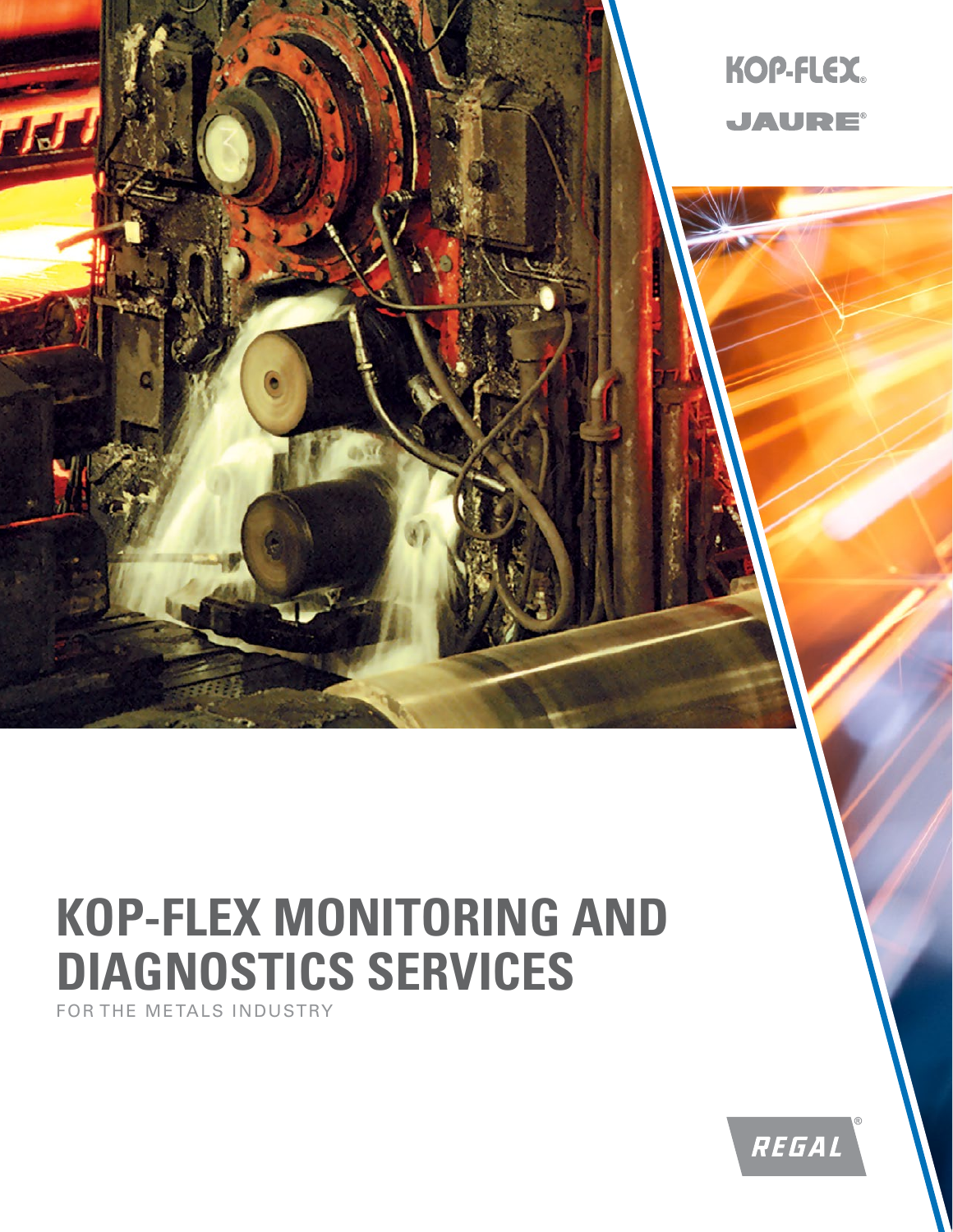

#### **AVOIDING DOWNTIME IS CRITICAL**

Kop-Flex and Jaure can help you recognize significant savings in these applications:

- Hot mills
- Cold mills
- Edger drives
- Bridle rolls
- **Levellers**

#### **LET THE EXPERTS PROVIDE YOU WITH BOTH AN ANALYSIS AND A RECOMMENDATION**

Unfortunately, no mechanical product can last forever and couplings are no exception. While Kop-Flex and Jaure products are designed and built to last, many applications are so severe that rapid wear and/or coupling damage may occur.

Kop-Flex and Jaure have the largest and most experienced engineering staff in the industry, with an arsenal of modern analysis tools at our disposal including FEA, and a staff dedicated to coupling service. Let our technical experts provide recommendations on how to help prevent coupling problems and premature drive train failures.

### **KOP-FLEX AND JAURE SERVICE CENTERS OFFER:**

- **• REAL TIME DRIVE TRAIN MONITORING**
- **• REPAIR AND REFURBISHMENT**
- **• EXPERT FAILURE ANALYSIS**
- **• COST SAVINGS THROUGH CONSULTATION**
- **• FIELD TECHNICAL SUPPORT**

#### **DRIVE TRAIN MONITORING**

The emergence of high strength steels has reduced rolling mill drive train reliability due to the increased rolling forces required to process these new products. Reducing the peak torques and vibratory torques is one approach to prolong the life of drive train components and can be accomplished by altering the system torsional dynamics. Kop-Flex and Jaure torque monitoring services can demonstrate how to model the dynamic torsional response, normalize the model with empirical data, and evaluate the effectiveness of increased damping and stiffness changes. These analyses have led to the successful implementation of design changes at several mills, increasing drive train reliability and providing means to establish more precise maintenance intervals.



*Monitoring Software*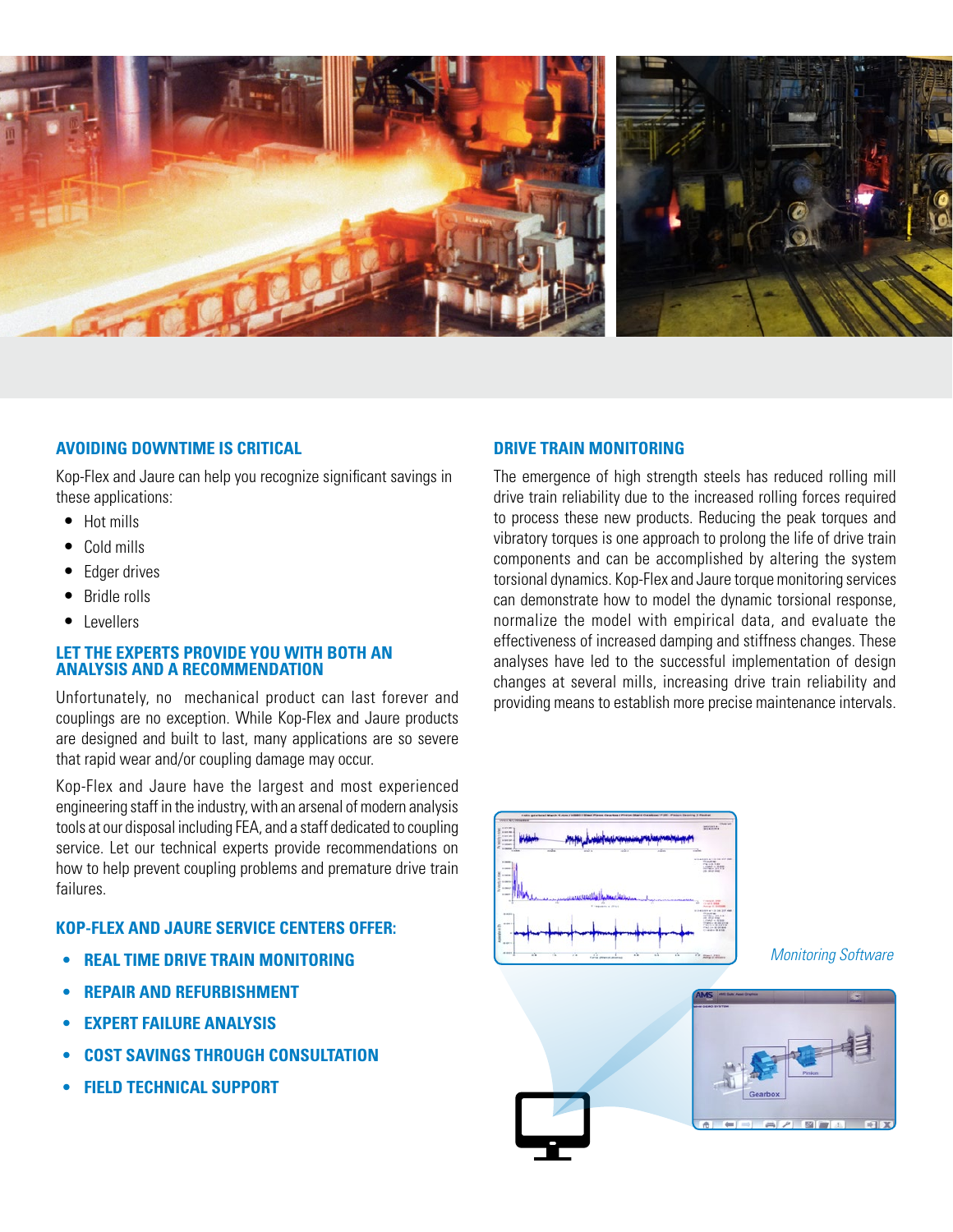

#### **CASE STUDY: COLD MILL SHAFT & COUPLING KEY FAILURES**

Several mechanical failures including a yielded pinion shaft and fractured coupling keys prompted the mill personnel to evaluate the actual torque being transmitted throughout the drive train. Torque measurements showed a large variation in TAF (Torque Amplification Factor) even across sequential strips rolled.

A torsional vibration analysis of the drive train was completed to better understand the system dynamics assuming that a sudden instantaneous torque would produce the highest TAFs. To better simulate the torque being applied at the rolls in the model, a sinusoidal curve was fit to the actual torque measurements.

Analysis showed that the high torques resulted in stresses that exceeded the endurance limit of the key material – these stresses induced cracks in the coupling keys after repeated cycles. The yielded shaft was most likely the result of an instantaneous torque overload, due to the fact that yielding occurred rather than crack propagation. In an effort to minimize the peak torques transmitted throughout the drive train, damping style couplings were evaluated. Replacement of existing gear couplings with damping style couplings reduced the TAF up to 43%. A reduction of this magnitude will lessen the likelihood of fatigue failures.

The adage of keeping the TAF to a maximum of 2.5 is no longer suitable with increased rolling torques. Performing a torsional analysis can provide users with a valuable and proactive maintenance tool for identifying the cause of equipment failures and the solutions to eliminate the sources. Actual torque measurements should be conducted with transient torque meters to ensure that analyses are completed correctly and the return on investment for any drive train modification is fully realized.

#### **SYSTEM TUNING**

In many cases, rolling stands are subject to frequent mechanical failures and motor problems causing unplanned downtime and expensive repairs. By installing strain gage telemetry systems on gear spindles, actual torque measurements can be collected. TAF values can then be measured and evaluated for peak torques and their effect on the power transmission components. The largest reduction in TAF's can usually be achieved by installing damping style couplings or modifying spacer type couplings from a tubular to a solid design. Damping style couplings and spacer stiffness changes can result in a reduction of peak torques and increase reliability of the drive train.



*Scan code to learn more about monitoring services*